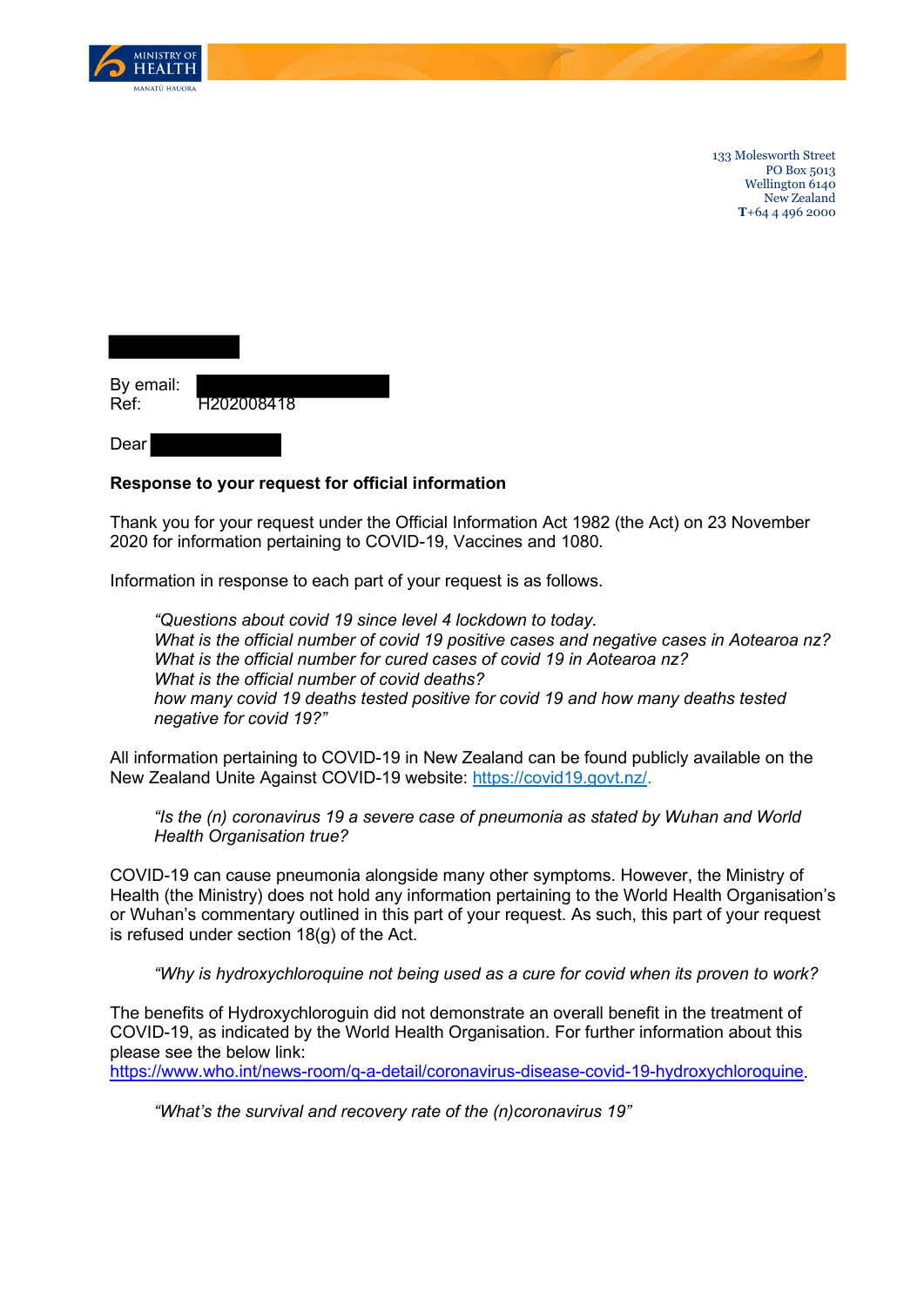The survival rate of COVID-19 varies across different groups and settings but is approximately around 97-99%. The median recovery rate of COVID-19 is approximately two weeks for mild cases and approximately three to six weeks for severe cases.

*"Questions about Vaccines Is the covid 19 vaccine safety tested on humans? and if so what are the harmful short term and long term effects of the vaccine?"*

Currently, no COVID-19 vaccine has been approved for use in New Zealand. All vaccines must undergo testing in humans in clinical trials to understand their efficacy and safety. Information regarding these clinical trials can be found publicly available on the Unites States National Library of Medicine's website: [https://clinicaltrials.gov/.](https://clinicaltrials.gov/) The known adverse effects of medicines including vaccines can be found in the data sheet published on the Medsafe website [https://www.medsafe.govt.nz/Medicines/infoSearch.asp.](https://www.medsafe.govt.nz/Medicines/infoSearch.asp)

*"Are there any safety measures put in place to ensure the future safety of victims that may suffer from reverse side effects or even crippling side effects due to the covid vaccine?"*

There has been no COVID-19 vaccine approved for use in New Zealand. Moreover, any vaccine must meet international safety and quality standards before it will receive Medsafe approval.

*"If the covid 19 vaccine harms anyone, will they be covered by the government for violating Human health standards?"*

Treatment injuries associated with the administration of vaccines are covered by the Accident Compensation Corporation (ACC) New Zealand.

*"Is the Covid 19 vaccine needed if "hydroxychloroquine" remedies covid 19 and if there is a recovery and survival rate higher then measles and Ebola when these 2 deadly diseases have a lower recovery rate then covid 19? Is the vaccine needed if there is a high survival and recovery rate?"*

The Ministry relies on reputable sources of information in order to tailor its COVID-19 response. There has been no compelling evidence found to suggest that hydroxychloroquine is useful in the response to COVID-19. Hydroxychloroquine can cause significant adverse reactions in some people. Furthermore, the vaccine is indeed required in an effort to safeguard the health of all people.

*"What are all the ingredients in children's vaccines.*

The ingredients of all approved medicines can be found by searching the product application database on the Medsafe website: [https://www.medsafe.govt.nz/regulatory/dbsearch.asp.](https://www.medsafe.govt.nz/regulatory/dbsearch.asp)

*What is the ingredient "MRC-5 " harvested from? What is the ingredient "WI 38" harvested from?"*

The Ministry does not hold any information pertaining to this part of your request. As such, this part of your request is refused under section 18(g) of the Act, as the information requested is not held by the Ministry and I have no reason to believe it is held by another agency, Minister, or organisation subject to the Act. However, you may be interested to know that you can find further information on MCR-5 and WI-38 publicly available via <https://en.wikipedia.org/wiki/MRC-5> and<https://en.wikipedia.org/wiki/WI-38> respectively.